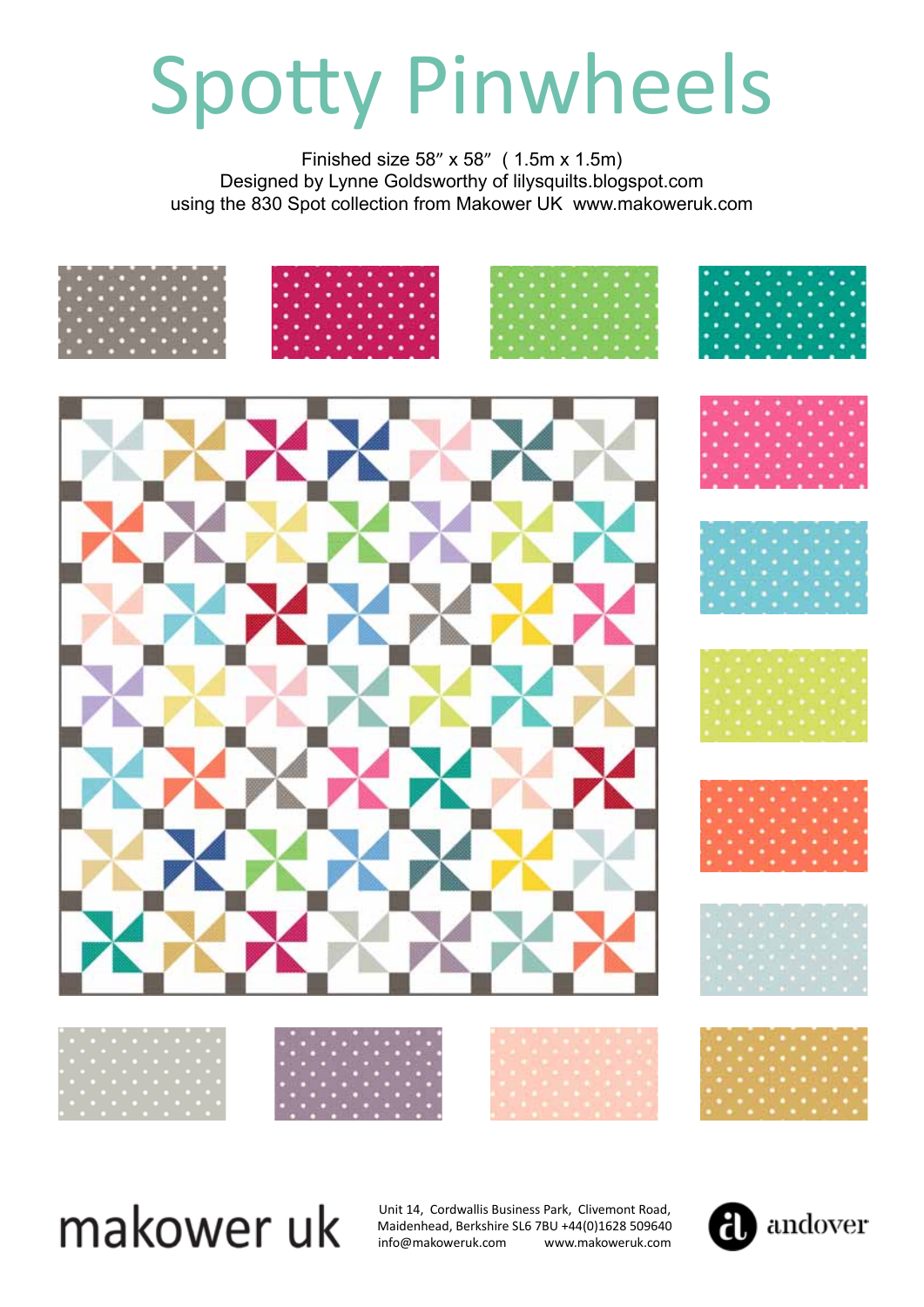### Spotty Pinwheels Quilt

Finished size 58" x 58" (1.5m x 1.5m) Designed by Lynne Goldsworthy of lilysquilts.blogspot.com using the 830 Spot collection from Makower UK www.makoweruk.com



#### **Fabric Requirements**

| Design                                                                          | Quantity                                        |
|---------------------------------------------------------------------------------|-------------------------------------------------|
| 830 B2, B4, B64, B68, G5, G65, L, L66, P1, P2, P65, P68, Fat 1/ <sub>8</sub> th |                                                 |
| 830 Q61, R, R63, S5, S60, T3, T65, T67, T7, Y2, Y6, Y63                         |                                                 |
| 2000 W01 White Spectrum                                                         | $2\frac{1}{2}$ m / $2\frac{1}{2}$ yds           |
| 1525 S8 Linea Tonal                                                             | $\frac{3}{4}$ m / $\frac{3}{4}$ yd              |
| 1525 S8 Backing                                                                 | $3\frac{1}{2}$ m / $3\frac{3}{4}$ yds           |
| Wadding                                                                         | 66" square                                      |
| Templates:                                                                      | Twenty-four large and one small<br>HST template |

Notes:

- Read the pattern in full before starting.
- $\frac{1}{4}$ " seams are used throughout except where stated otherwise.
- Press after each seam, pressing seams open or to one side as preferred.
- $WOF = width of fabric a strip of fabric cut from selvedge to selvedge.$

#### **Cutting Instructions**

- 1. From 830 R63 cut one  $8\frac{1}{2}$ " x  $8\frac{1}{2}$ " square and one  $4\frac{1}{2}$ " x  $8\frac{1}{2}$ " rectangle. From all other 830 Spots cut one 8½" x 8½" square.
- 2. Cut the Spectrum into:
- Five 8  $\frac{1}{2}$ " WOF strips cut each into five 8  $\frac{1}{2}$ " squares for a total of twenty-five squares. Cut one of those squares into a 4  $\frac{1}{2}$ " x 8  $\frac{1}{2}$ " rectangles and discard the spare fabric;
- Nineteen 2  $\frac{1}{2}$ " WOF strips cut each into six 6  $\frac{1}{2}$ " lengths for a total of one hundred and fourteen (one hundred and twelve are needed).
- 3. Cut the linea into ten 2 ½" WOF strips. Cut four of those into sixteen 2 ½" squares for a total of sixty-four and leave the remainder whole for the binding.
- 4. Cut the backing fabric into two equal lengths.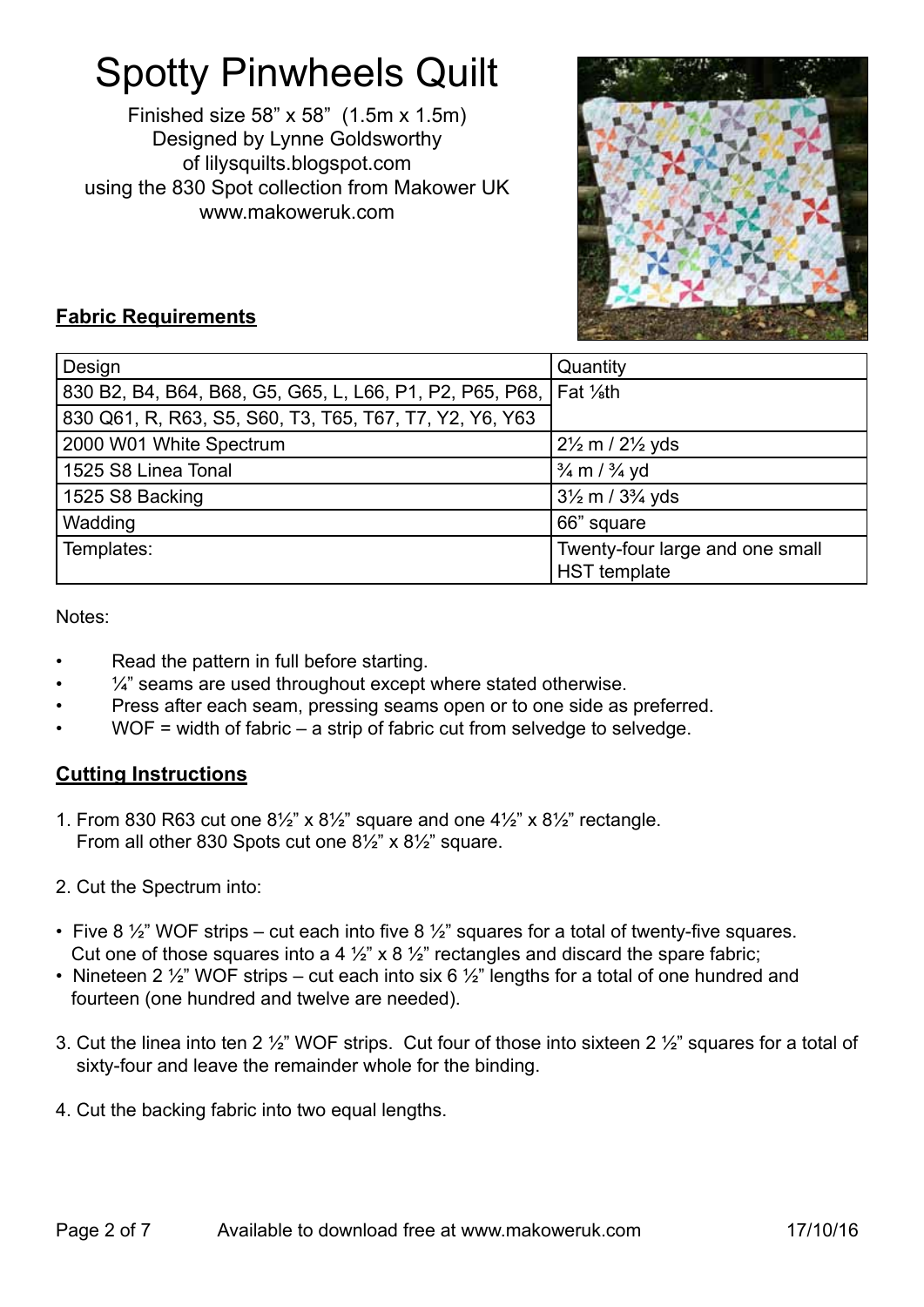#### **Making the quilt top**

- 1. To make the half square triangle (HST) units, pair together one spot and one spectrum 8 ½" square. Place these rights sides together against the back of one of the large HST templates with the spectrum next to the back of the template. Pin in place. Hold up to the light to ensure that both fabrics cover the whole of the printed template plus at least ¼" all round.
- 2. Shorten the stitch length on your machine to 1.5. This shorter stitch will make tearing the paper away from the back of the templates easier.
- 3. Flip the template over and sew along the green lines on the template.
- 4. Trim away excess paper and fabric and cut the template and fabric into eight triangles by rotary cutting along the blue lines. Each template will yield eight HST units.
- 5. Trim along the red lines using a rotary cutter or scissors.
- 6. Press the HST units open. **NB: they will press open more easily if they are pressed before the paper has been removed.**
- 7. Tear away the paper from the back of the template.
- 8. Repeat for all of the remaining templates using the 4  $\frac{1}{2}$ " x 8  $\frac{1}{2}$ " rectangles with the small HST template (which will yield four HST units).
- 9. Sew each set of four units into a pinwheel by sewing the HST units into two rows of two as shown in the diagram below. Press seams in alternate directions in each row then sew the two rows together to finish the block. You will make forty-nine pinwheels in total.



10. Sew the quilt top into fifteen rows as follows:

- Rows 1, 3, 5, 7, 9, 11, 13 and 15; eight linea cornerstones and seven spectrum 2  $\frac{1}{2}$ " x 6  $\frac{1}{2}$ " strips; and
- Rows 2, 4, 6, 8, 10, 12, and 14: eight spectrum 2  $\frac{1}{2}$ " x 6  $\frac{1}{2}$ " strips and seven pinwheels.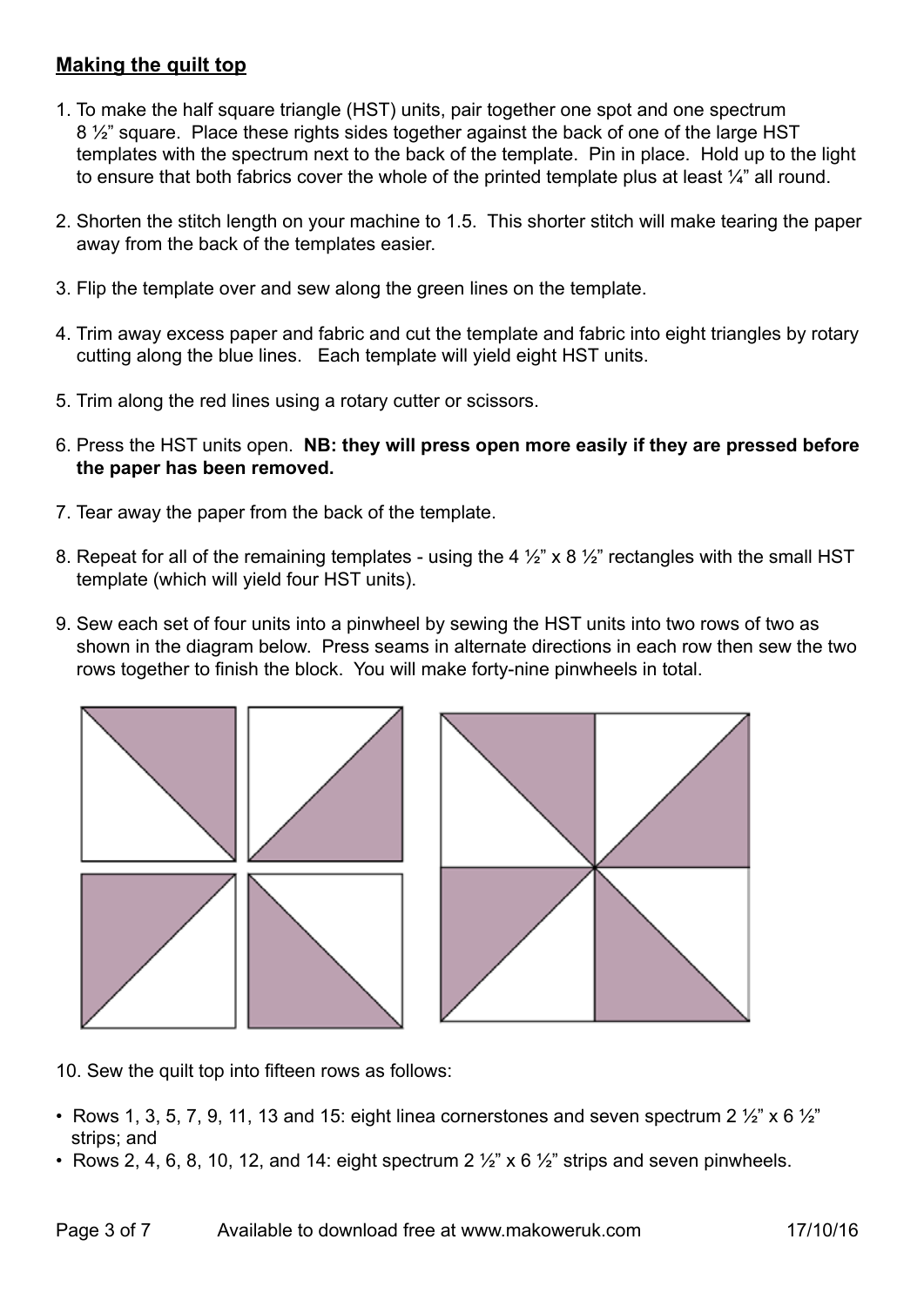

11. Press seams away from the spectrum strips.

12. Sew the fifteen rows together to finish the quilt top.

#### **Finishing the quilt**

1. Sew the two pieces of backing fabric together along the long sides using a  $\frac{1}{2}$ " seam. Press seam open.

2. Make a quilt sandwich basting together the backing, batting and quilt top.

3. Quilt as desired then trim square. We quilted a diagonal cross-hatch of lines approximately 2" apart using a cream 50wt Aurifil thread.

4. Bind the quilt taking care to mitre corners.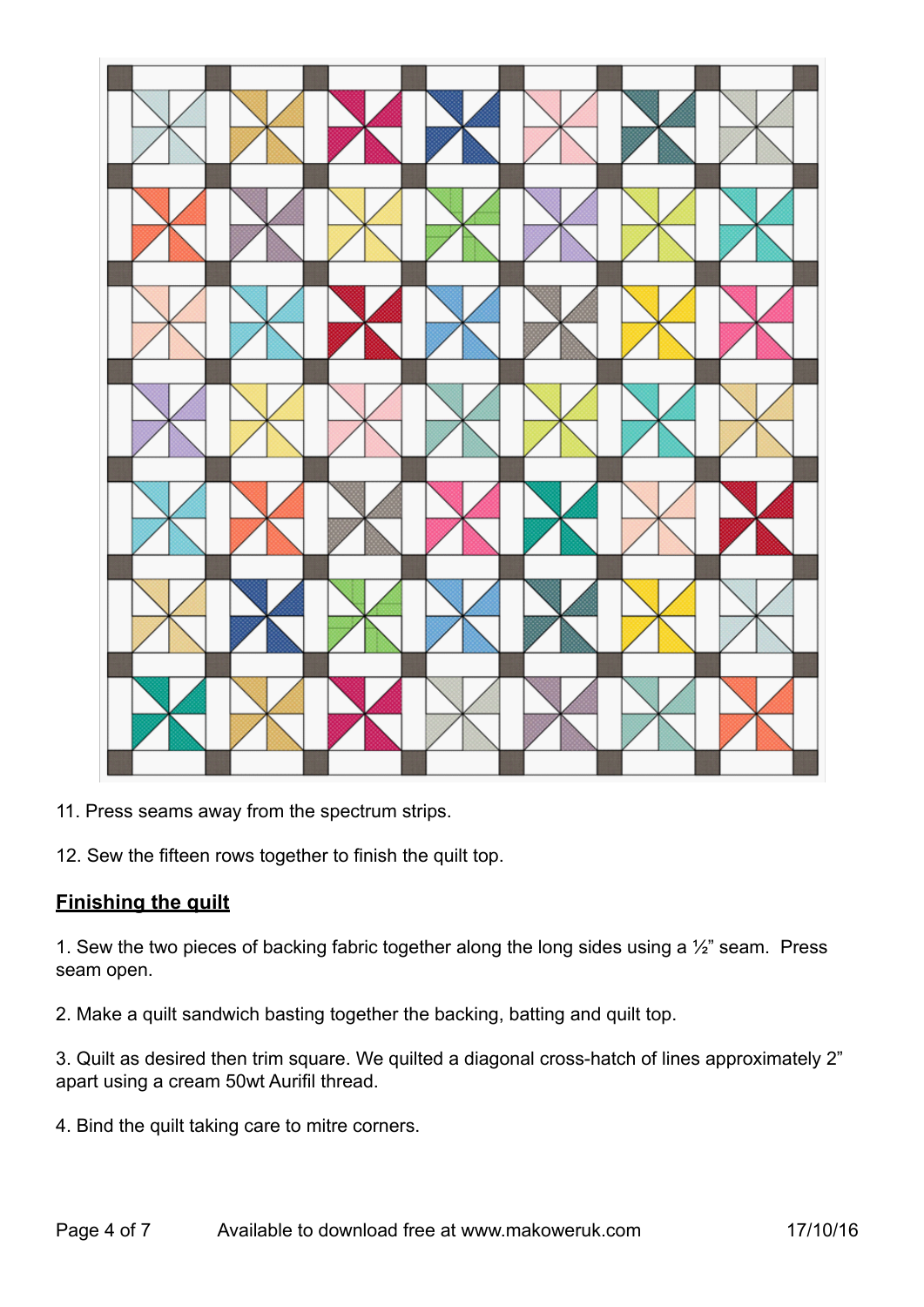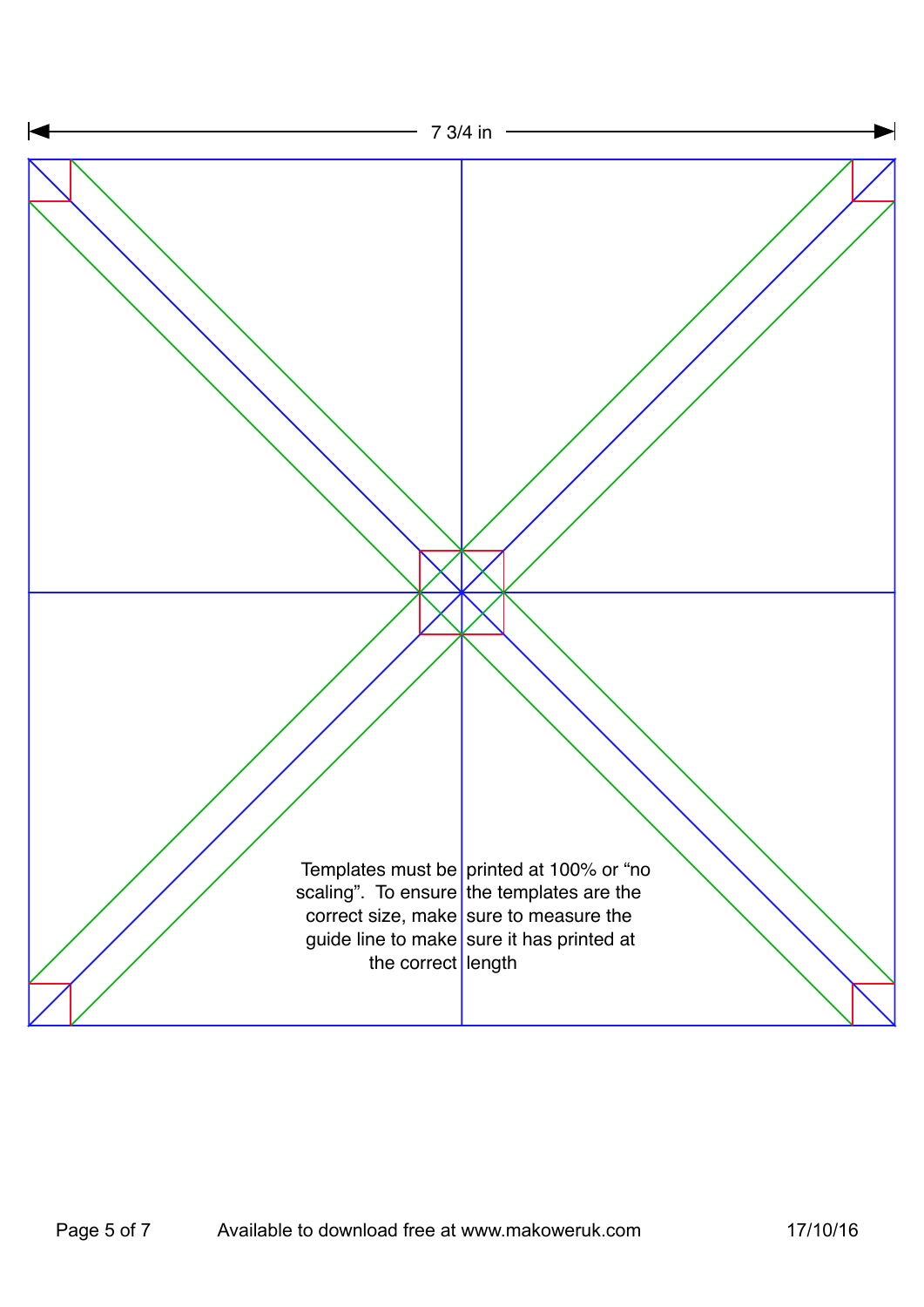